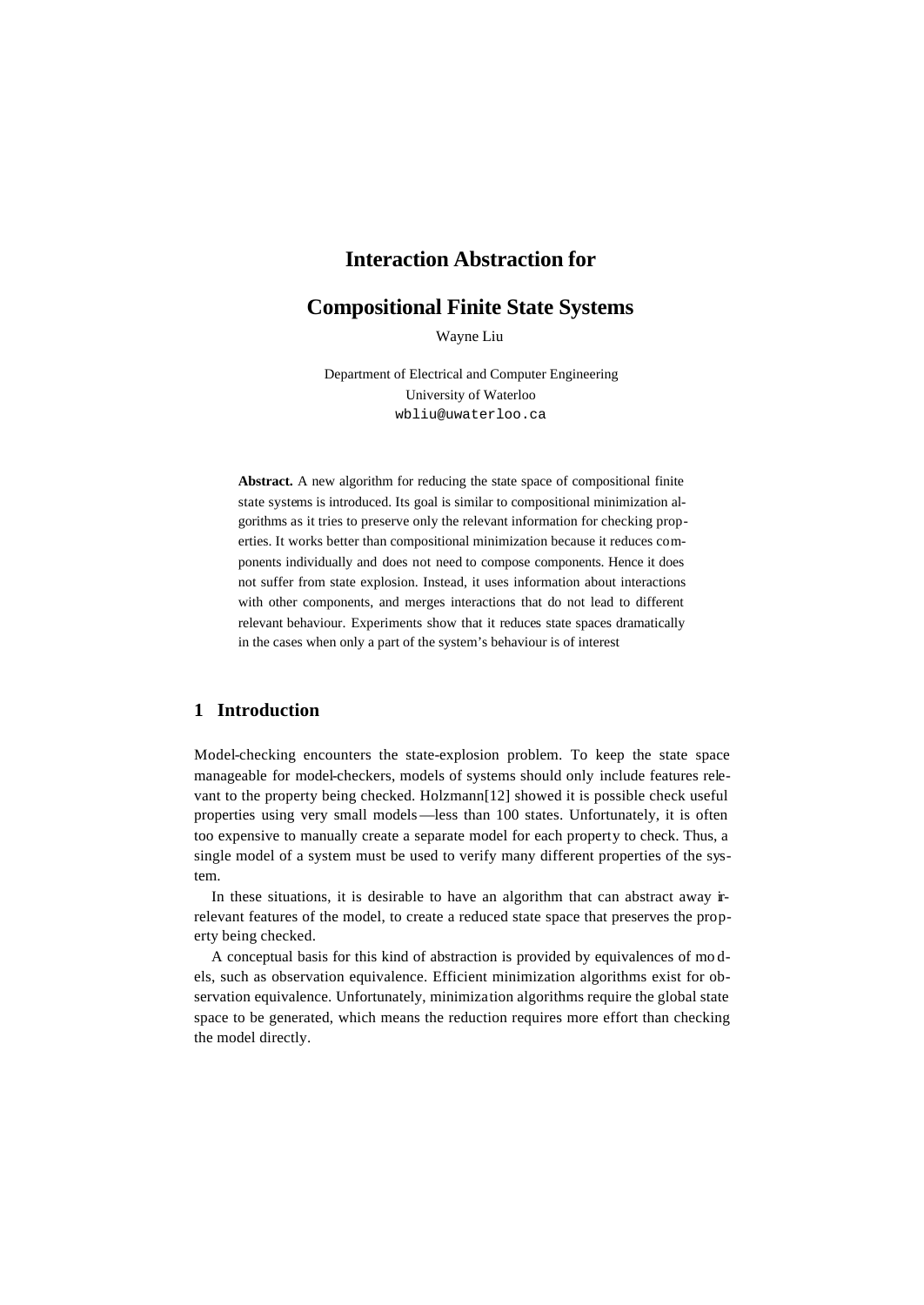An approach to alleviate this problem is by compositional minimization, that is composing and minimizing subsets of the system components. Nevertheless, subsystems of components must be composed before they can be reduced, and which may cause state explosion in intermediate state spaces. Another problem is 'spurious behaviour', where a subsystem may exhibit behaviour that is not possible when it is a part of the system as a whole. Interface processes[17,5] have been proposed to reduce spurious behaviour. However, small and effective interface processes are very difficult to find.

Furthermore, removing spurious behaviour still leaves much 'redundant' behaviour in the reduced subsystems. Redundant interactions are interactions with the rest of the system that do not affect the property being checked.

The interaction abstraction algorithm is a new algorithm that has similar goals to compositional minimization. However, it automatically uses information about interactions with the rest of the system to remove redundant information from the model, while keeping information necessary to preserve the property being checked.

## **2 Abstraction interaction algorithm**

#### **2.1 Basic Notation**

The algorithm is based on labelled transition systems (LTS)[16]. DEFINITION: An **LTS** is defined as a tuple  $(Q, A, \Delta, q_0)$  where

- *Q* is a set of states
- *A* is a set of labels (or events)
- $\Delta$  is a set of transitions,  $p_1 \rightarrow q_2$ , where  $p_1, q_2 \in Q$  and  $a \in A$
- $q_0∈Q$  is the initial state

DEFINITION: The **composition** of two LTSs,  $S = (P_1, A_1, \Delta_1, p_{10})$  and  $T = (P_2, A_2, \Delta_2,$  $p_{20}$ , is the LTS *S ||T*, defined as  $(Q, A, \Delta, q_0)$  where

- $A = A_1 \cup A_2$
- $Q = P_1 \times P_2$
- $\Delta$  is the set of transitions of the form  $(p_{11}, p_{21})$  *a*  $\rightarrow$   $(p_{12}, p_{22})$  where
	- if  $a \notin A_1 \cap A_2$  and  $p_{11} a \rightarrow p_{12}$ , then  $(p_{11}, p_{21}) a \rightarrow (p_{12}, p_{21}) \in \Delta$
	- if  $a \notin A_1 \cap A_2$  and  $p_{21}$  *a*→  $p_{22}$ , then  $(p_{11}, p_{21})$  *a*→  $(p_{11}, p_{22}) \in \Delta$
	- and if  $a \in A_1 \cap A_2$  and  $p_{11} \longrightarrow p_{12}$  and  $p_{21} \longrightarrow p_{22}$ , then  $(p_{11},$  $p_{21}$  $\rightarrow$   $q \rightarrow$   $(p_{12}, p_{22})\in \Delta$
- the initial state is  $q_0 = (p_{10}, p_{20})$

The LTS formalism models abstraction through hiding of labels. Labels that are not of interest in the system (e.g. not mentioned in property to be checked, and not used to interact with other components) can be hidden by renaming them to the spe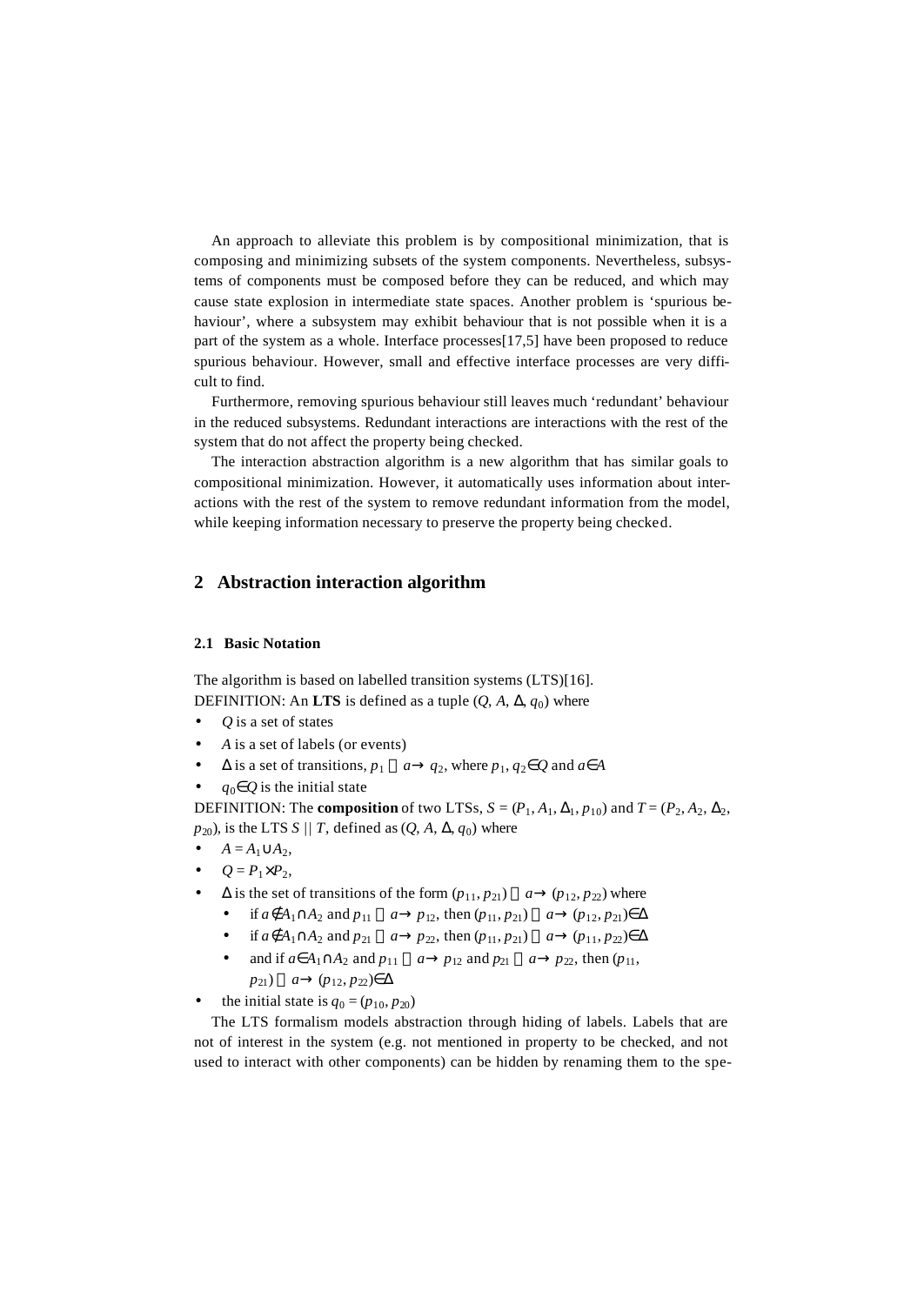cial label, *t*. A sequence of 0 or more transitions with hidden labels is written as  $p_1$   $\pm t$   $\Rightarrow$   $p_2$  if exist  $p_1$   $\pm t$  →  $\cdots$   $\pm t$   $\Rightarrow$   $p_i$ ,  $i \ge 0$ . The weak transition relation is defined as  $p_1 \equiv a \Rightarrow p_2$ , if exists  $p_1 \equiv t \Rightarrow p_3 \equiv a \rightarrow p_4 \equiv t \Rightarrow p_2$ . The weak transition relation enables any number of hidden actions to take place without affecting the observable properties of the system. A system *S* in which only labels in a set *L* are visible, and the rest are hidden, is denoted *S*<*L*>.

Various notions of equivalence exist for LTS, including the well-known observation equivalence[16]. Observation equivalence is defined using a family of bisimulation relations:

- $R_0 \equiv Q \times Q$ ,
- $R_{k+1} \equiv \{ (p_1, p_2) \mid \forall a \in A \; \forall p_1(p_1 \equiv a \Rightarrow p_1' \Rightarrow \exists p_2' (p_2 \equiv a \Rightarrow p_2' (p_1', p_2') \in R_k) \land$  $\forall p_2 \land p_2 \equiv a \Rightarrow p_2 \Rightarrow \exists p_1 \land (p_1 \equiv a \Rightarrow p_1 \land (p_1 \land p_2) \in R_k)$

The (observation) equivalence relation is defined as  $\sim \equiv \bigcup_{0}^{\infty} R_{k}$ . Thus,  $p_1 \sim p_2$  if (*p*1,*p*2)∈*R<sup>k</sup>* for all *k*. Two systems are observation equivalent if their initial states are equivalent.

Given a classification of the states of *S*, where [p] denotes the class of p, the quo**tient** of *S*, is the LTS  $[S] = ([Q], A, [\Delta], [q_0])$  where

- $[Q] = \{ [q] \}$  for all  $q \in Q$
- $[\Delta] = \{ [p_1] \rightarrow a \rightarrow [q_2] \}$  for all  $p_1 \rightarrow a \rightarrow q_2 \in \Delta$

#### **2.2 Effect of interactions**

To get an intuition for how the algorithm works, consider the composition of two systems,  $S / T$ , in Figure 1. The goal is to find reduced versions, [S] and [T], so that  $(S \mid T) \leq a_1, a_2, a_3 > \sim ([S] \mid T] \leq a_1, a_2, a_3 >.$ 



**Fig. 1.** Example system with two components.

The component on the left can be thought of as a simple model of a telephone, and the component on the right can be thought of as a simple model of a phone directory.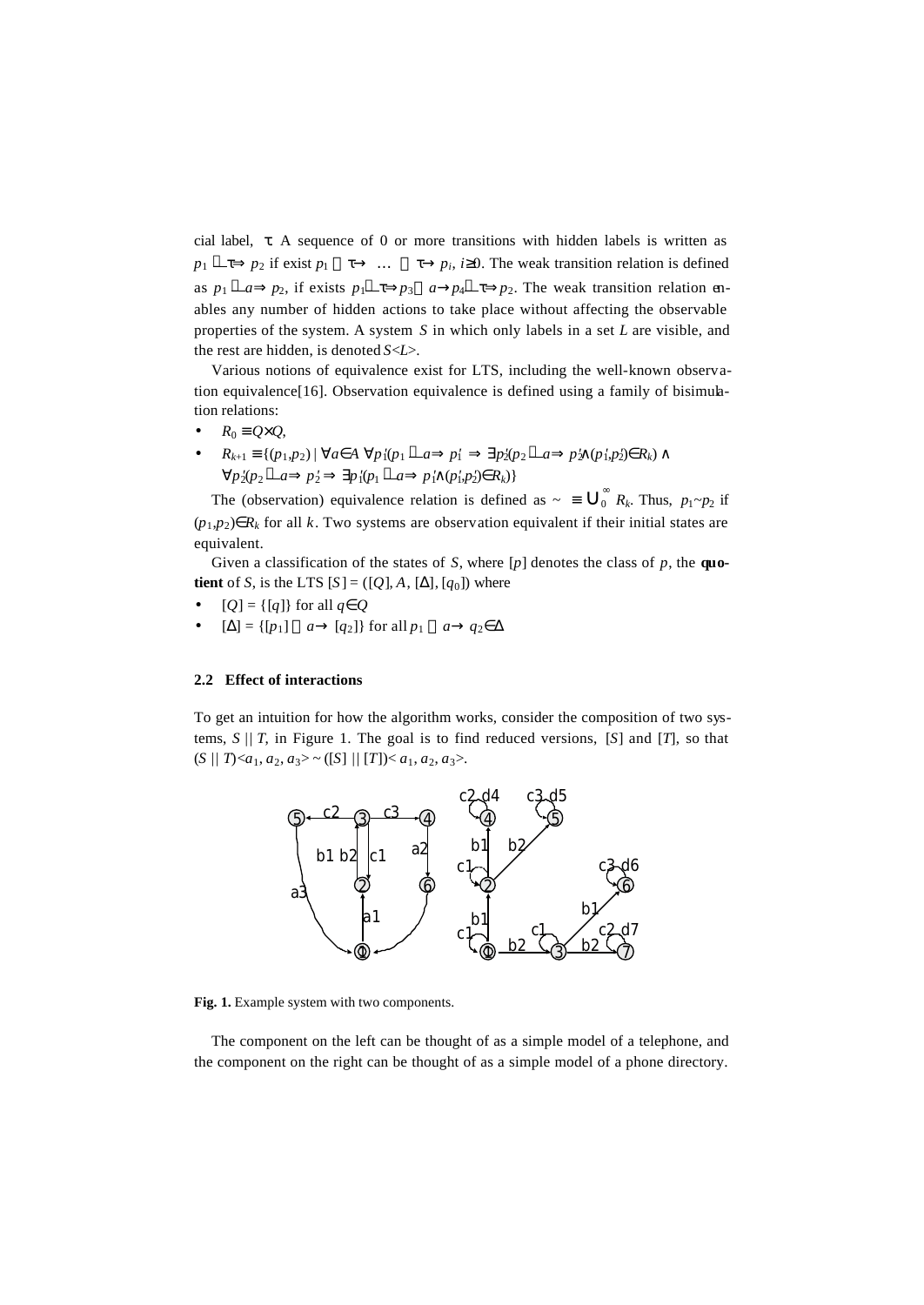Thus, the telephone can go offhook  $(a1)$ , then a '1' is dialed  $(b1)$ , then the number is found to be incomplete (c1), in which case, a '2' is dialed (b2), and it is found to be a complete, and valid number  $(c3)$ . The telephone then connects to the other phone  $(a2)$ , and so on. On the other hand, dialing a second '1' would result in an invalid number (c2), and the telephone would give a busy tone (a3).

Suppose we are interested only in the actions offhook, connect, or busy tone (a1, a2, a3). In particular, we are not interested in which numbers are dialed (b1, b2), nor the internal interactions between the components (c1, c2). Intuitively, the directory model can be reduced to just three states: from the initial state, it can move to a state with a valid phone number, or an invalid one. The telephone model can be reduced to move from state 2 directly to 5 or 4.

The idea is to achieve the reduction is to record the effect of the interactions of the components, rather than the actual labels. As a first attempt, we can use this idea directly, and relabel the directory model as in Figure 2. For example, the transition  $1-b1\rightarrow 2$  is relabelled by the effect of the interaction on the phone model. The phone model makes the transition  $2-b1\rightarrow 3$ , so the directory model gets the transition  $1-23\rightarrow 2$ .

This relabelling allows the merging of states  $\{4,7\}$ ,  $\{2,3\}$  and  $\{5,6\}$ . However, the reduce graph is still unsatisfactory in that the merged state  $\{2,3\}$  is distinguished from state {1}. That means the model tracks how many numbers must be dialed to get a complete number. However, from the point of view of observational equivalence, it does not matter how many internal steps occur between externally visible steps.

The approach to obtain full reduction is to label the model with the transitive closure of the effects of individual interactions. Part of the model labelled with the transitive closure is shown in the left part of Figure 3. The labelling shows the source and destination of the other component, after a sequence of internal interactions. An extra transition between states 1 and 4 has been added.



**Fig. 2.** Component relabelled with effect of interactions.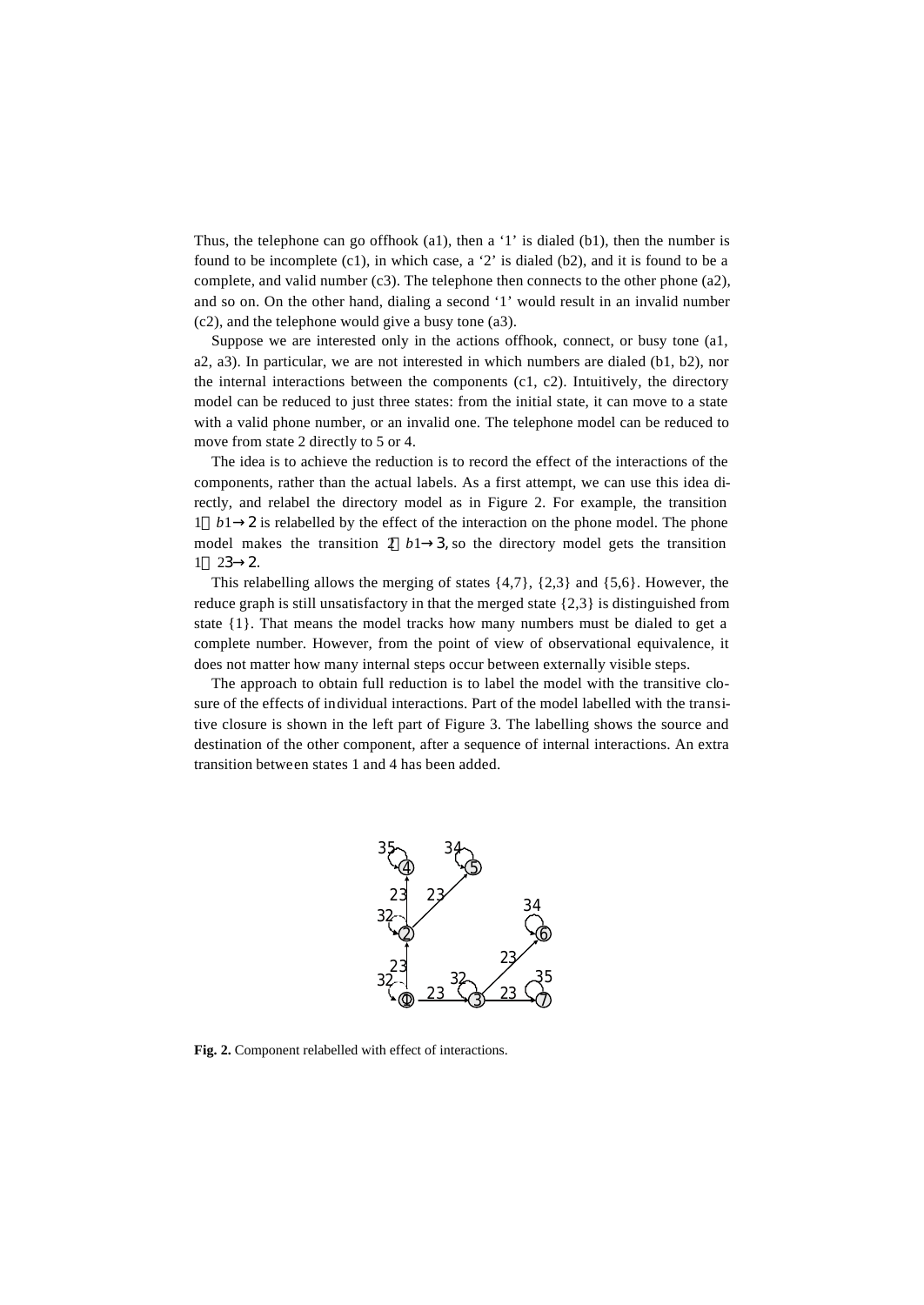

**Fig. 3.** Part of component relabelled with transitive effect of interactions.

Unfortunately, the model still cannot be further reduced, as state 1 has a transition  $-23\rightarrow$  that leads to state 2, while state 2 does not have a transition  $-23\rightarrow$  that leads to an equivalent state. The problem is the phone model's states 2 and 3 are distinct. But they do not need to be, as they do not result in different external behaviour (as internal interactions are not observable). If states 2 and 3 of the phone model can be merged (labelled as  $2'$ ), then the portion of the directory model becomes the right side of Figure 3, where it can be seen that states 2 and 1 can be merged.

The idea is to track whether interactions cause the other model to move to equivalent states, rather than just the same states. Unfortunately, which states can be considered equivalent in the other model also depends on which states can be considered equivalent in this model, and vice versa. Thus, the equivalence reduction needs to be computed iteratively.

At the end, the interaction labels in the two reduced models must be matched in order to allow the models to compose.

### **2.3 Algorithm**

The steps of the interaction abstraction algorithm for one component are as follows: 1. Calculate transitive effect of interactions:

- Store tuple  $(p, q, p', q')$  iff whenever the state  $(p,q)$  is reachable, there is a transition  $(p,q)$ = $t \Rightarrow (p',q')$  in  $(S \mid T) \le L$ >
- 2. For a given classification  $[T]_0$  of *T*, relabel *S* with assumed equivalent effects, to obtain *S*1:
	- Remove all transitions with labels not in *L*∪{*t*}
	- Add a transition  $p \rightarrow q[q']_0 \rightarrow p'$  for each tuple  $(p, q, p', q')$
- 3. Classify  $S_1$  to obtain  $[S]_1$ :
	- Set  $[p_1]_1=[p_2]_1$  iff  $p_1 \sim p_2$  in  $S_1$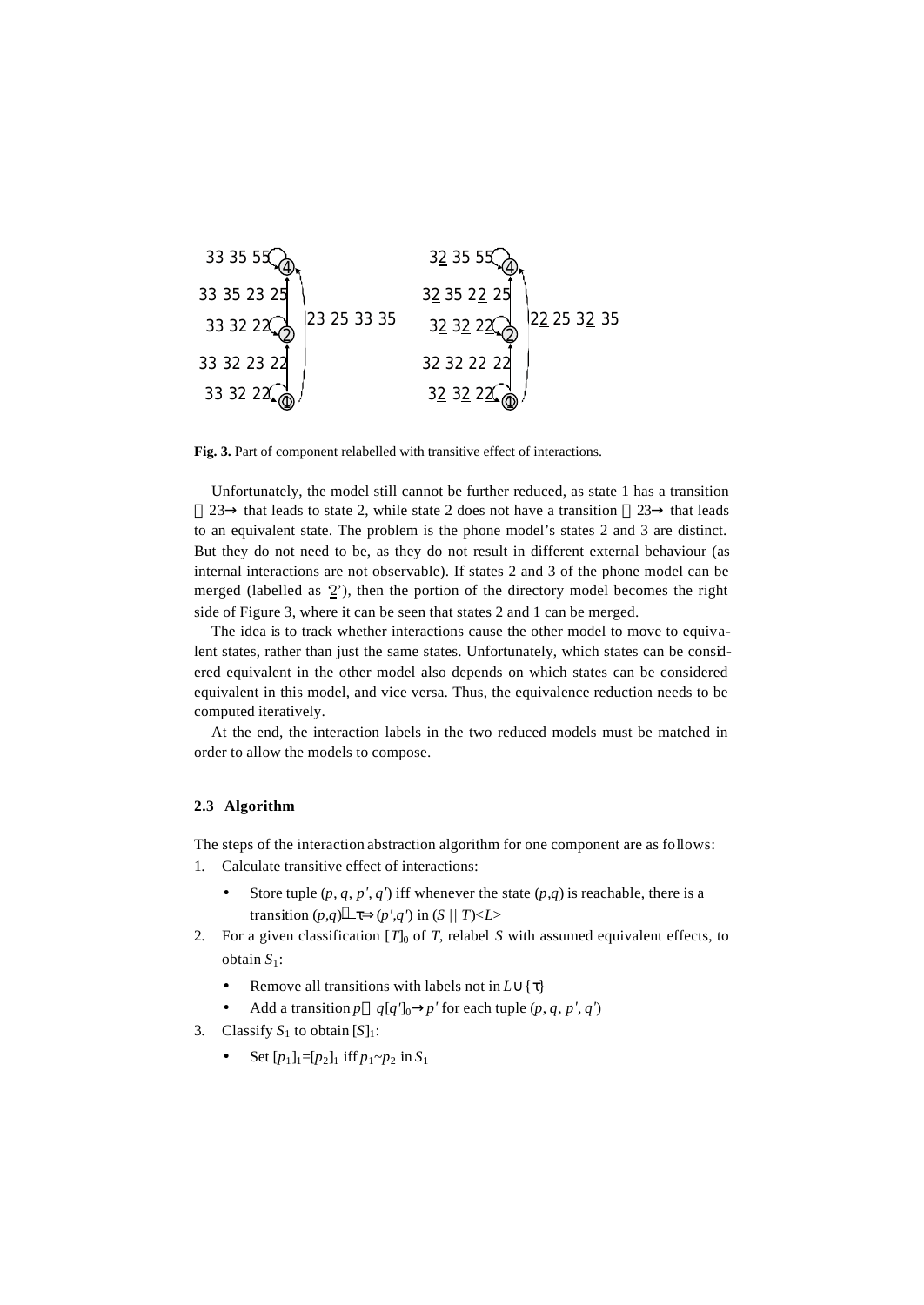The iteration for two components is as follows:

- 4. Repeat Steps 2 and 3 until  $[S]_k$  and  $[T]_k$  are the same as  $[S]_{k-1}$  and  $[T]_{k-1}$ :
	- Update  $[T]_k$  using  $[S]_{k-1}$  if changed, and vice versa
- 5. Finally, label interactions in  $[S]=[S]_k$  and  $[T]=[T]_k$ :
	- Remove transitions with labels not in *L*
	- For each tuple  $(p, q, p', q')$  add transitions  $[p]$ — $[p][q][p'] [q'] \rightarrow [p']$  in [*S*], and  $[q] \rightarrow [p][q][p'][q'] \rightarrow [q']$  in [*T*]

After Step 5, [*S*] and [*T*] can be composed using the "interaction labels".

### **2.4 Proof of correctness**

We want to prove that, at the end of the algorithm,  $(S // T) < L$  ~ ( $[S] // [T] < L$  by proving that for all  $(p,q)$  reachable,  $(p,q) \sim ([p],[q])$ . And since the initial state  $(p_0,q_0)$ is reachable, then the two compositions are equivalent. First, we prove some properties of the algorithm.

LEMMA 1:

If  $[p_1]_k = [p_2]_k$  then all of the following are true:

- a) for all transitions  $p_1 \rightleftharpoons t \rightleftharpoons p'_1$  there exists a transition such that  $p_2 \rightleftharpoons t \rightleftharpoons p'_2$  where  $[p_2^{\prime}]_k = [p_1^{\prime}]_k$
- b) for all transitions  $p_2$ = $t \Rightarrow p_2$ <sup>'</sup> there exists a transition such that  $p_1$ = $t \Rightarrow p_1$ ' where  $[p_2^{\prime}]_k = [p_1^{\prime}]_k$
- c) for all tuples  $(p_1, q, p'_1, q'_1)$ , there exists a tuple  $(p_2, q, p'_2, q'_2)$  where  $[p_2]_k = [p_1]_k$  and  $[q_2^{\prime}]_k = [q_1^{\prime}]_k$
- d) for all tuples  $(p_2, q, p'_2, q'_2)$ , there exists a tuple  $(p_1, q, p'_1, q'_1)$  where  $[p_1]_k = [p_2]_k$  and  $[q_1']_k = [q_2']_k$

PROOF:

 $[p_1]_k=[p_2]_k$ 

 $\Rightarrow$  *p*<sub>1</sub> $\sim$ *p*<sub>2</sub> in *S*<sub>*k*</sub>, by definition of [*S*]<sub>*k*</sub>

 $\Rightarrow$  for all transitions  $p_1 \equiv a \Rightarrow p'_1$  there exists a transition  $p_2 \equiv a \Rightarrow p'_2$  where  $p'_2 \sim p'_1$  in  $S_k$ , by corollary to the definition of  $\sim$ 

 $\Rightarrow$  for all transitions  $p_1 \equiv t \Rightarrow p_1'$  there exists a transition  $p_2 \equiv t \Rightarrow p_2'$  where  $[q_2']_{k-1} =$  $[q_1]_{k-1}$ , by definition of  $[T]_{k-1}$ , by which follows cases (a) and (b).

For cases (c) and (d), if there exists a tuple  $(p_1, q, p'_1, q'_1)$ 

 $\Rightarrow$  there exists a transition  $p_1 \rightarrow q[q_1]_{k-1} \rightarrow p'_1$ 

 $\Rightarrow$  there exists a transition  $p_2 \equiv q[q_1]_{k-1} \Rightarrow p_2$ <sup>'</sup> where  $[p_2]_{k-1} = [p_1']_{k-1}$  since  $p_1 \sim p_2$ 

And since tuples contain transitive effects (Step 1), there exists a tuple  $(p_2, q, p'_2, q'_2)$ where  $[q_2^{\prime}]_{k-1} = [q_1^{\prime}]_{k-1}$ .

n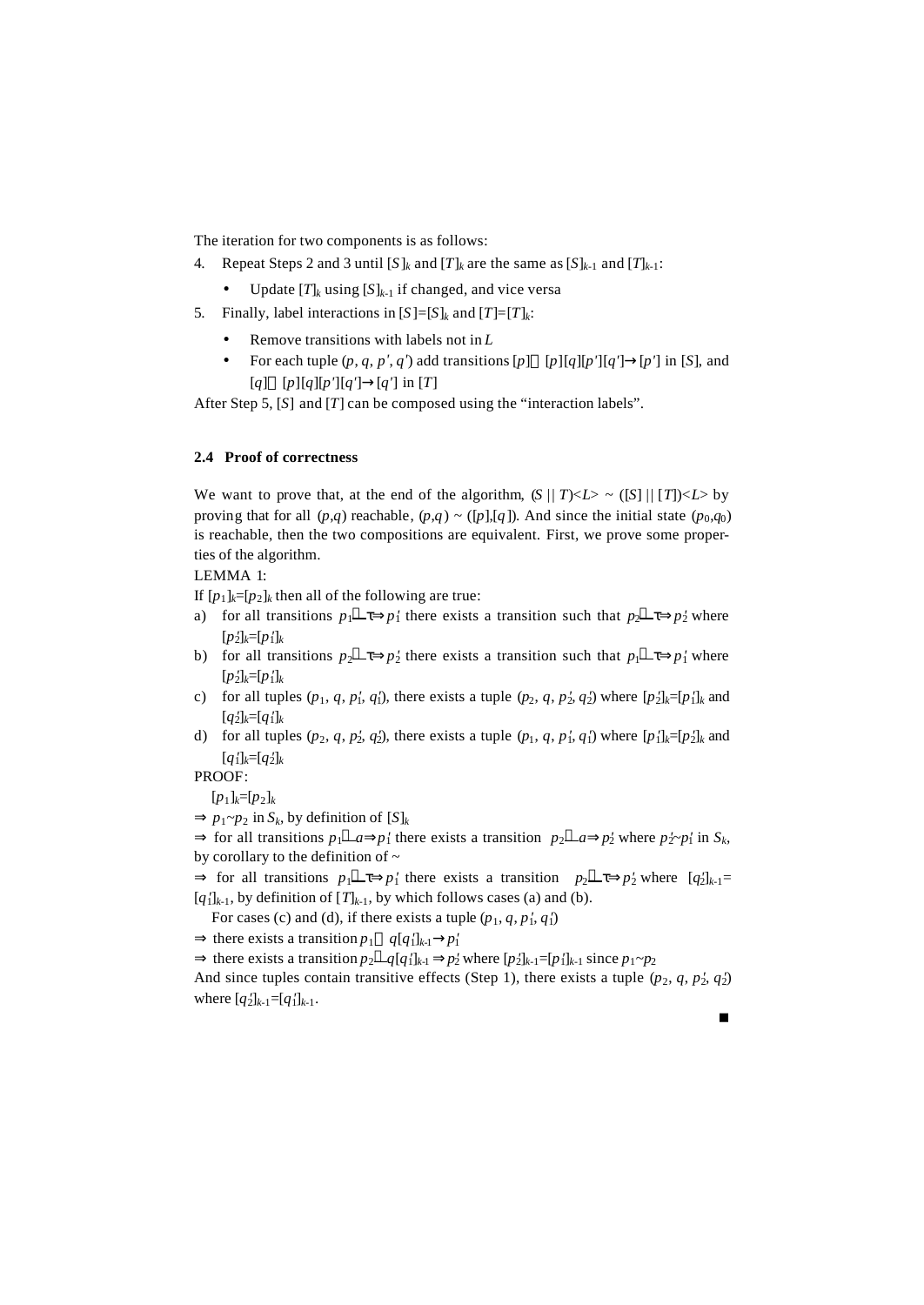#### LEMMA 2:

- a) If there exists a transition  $(p,q)$  $\equiv t \Rightarrow (p',q')$  in  $(S \mid T) \le L$  then there exists a transition ([*p*],[*q*]) *t***⇒([***p'***],[***q'***]) in ([***S***] // [***T***]) <***L***>**
- b) If there exists a transition  $p\equiv a \Rightarrow p'$  in *S*, where  $a \notin L$ , then there exists a transition  $[p \mapsto a \Rightarrow [p']$  in [*S*]

PROOF:

Proof of (a):

 $(p,q)$  $\equiv$ *t***⇒** $(p',q')$  in  $(S \text{ // } T)$  < $L$ >

 $\Rightarrow$  exist tuples  $(p, q, p', q')$  by Step 1

 $\Rightarrow$  exist transitions  $[p]$ — $[p][q][p][q]$  $\rightarrow$  $[p']$  in [*S*], and  $[q]$ — $[p][q][p']$  $[q'] \rightarrow$  $[q']$  in [*T*] by Step 5

 $\Rightarrow$  ([p],[q]) $\leftarrow$ **t** $\Rightarrow$  ([p'],[q']) in ([S] //[T])<*L*> by composition.

Proof of (b): True since the quotient keeps transitions of elements of a class, and the algorithm does not relabel transitions with label *a* in *L*.

LEMMA 3 (inverse of Lemma 2):

- a) If there exists a transition  $([p],[q])\rightarrow t \rightarrow ([p'],[q'])$  in  $([S] \mid / [T]) \le L$  and  $(p,q)$  is reachable, then there exists a transition  $(p,q)$  $\equiv t \Rightarrow (p'_1, q'_1)$  in  $(S \mid T) \le L$  where [*p*1*'*]=[*p'*], [*q*1*'*]=[*q'*].
- b) If there exists a transition  $[p] \equiv a \Rightarrow [p']$  in [*S*], where  $a \notin L$ , then there exists a transition  $p \equiv a \Rightarrow p'_1$  in *S* where  $[p_1'] = [p']$ .

PROOF:

Proof of (a):

([*p*],[*q*]) *t*⇒( [*p'*],[*q'*])

Since the only interactions are through the interaction labels, then by composition and hiding,

 $\Rightarrow$  exist transitions  $[p]=[p][q][p'][q'] \Rightarrow [p']$  in [S] and  $[q]=[p][q][p'][q'] \Rightarrow [q']$  in [T]

 $\Rightarrow$  exist transitions  $[p] \equiv t \Rightarrow [p_2] \rightarrow [p][q][p'][q'] \rightarrow [p_2] \equiv t \Rightarrow [p']$  in [*S*], and  $[p_2] = [p]$ , [*p*2*'*]=[*p'*] (by Step 5)

Since  $[S]_k = [S]_{k-1}$  and  $[T]_k = [T]_{k-1}$ ,

 $\Rightarrow$  exist transitions  $p_1 \rightarrow q_1 [q']_k \rightarrow p'_1$  in  $S_k$  where  $[p_2]_k = [p_1]_k = [p]_k$ ,  $[p_2]_k = [p']_k$ 

 $\Rightarrow$  exist tuples  $(p_1, q_1, p'_1, q'_1)$ , where  $[q_1]_k = [q]_k$ ,  $[p_1]_k = [p']_k$ 

 $\Rightarrow$  exist tuples  $(p, q_1, p'_1, q'_1)$ , where  $[q_1]_k=[q]_k$  (By Lemma 1(c) and (d), since  $[p_1]_k=[p]_k$ 

 $\Rightarrow$  exist tuples  $(p, q, p'_1, q'_1)$  (By Lemma 1 applied to  $[T]_k$ )

 $\Rightarrow$  if (*p*,*q*) is reachable, then there exists a transition (*p*,*q*) $\leftarrow$ **t** $\Rightarrow$ (*p*<sub>1</sub>',*q*<sub>1</sub>') in (*S* || *T*)<*L* $>$ where  $[q_1']=[q']$  and  $[p_1']=[p']$ 

Proof of (b): True by definition of quotient and by Lemma 1(a) and (b).

n

n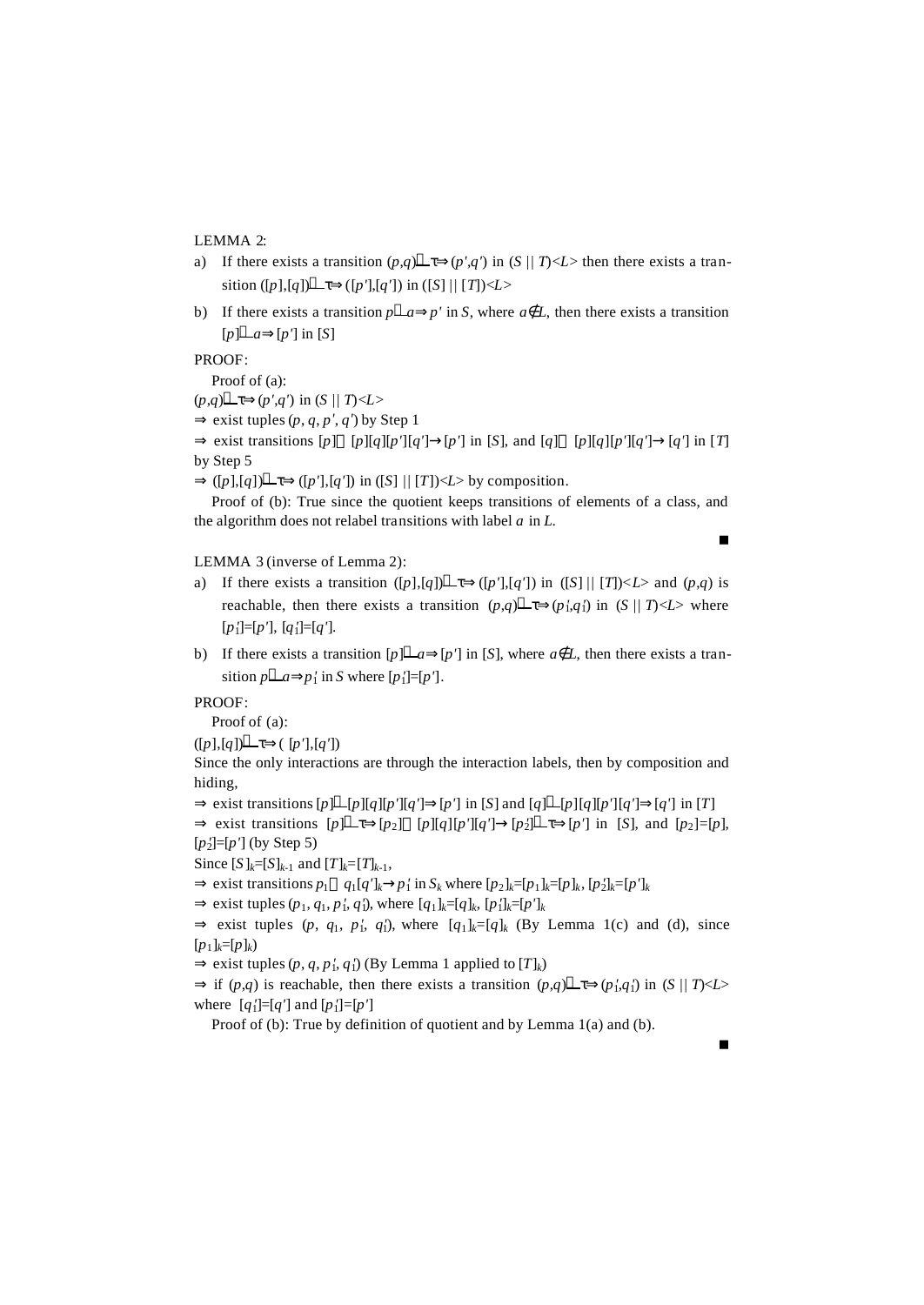THEOREM: If  $(p,q)$  reachable in  $(S \mid T) \le L$ , then  $(p,q) \sim ([p],[q])$  in  $([S] \mid / [T]) \le L$ . PROOF:

The proof is a simple application of the definitions. It only uses the properties of the algorithm given in Lemmas 2 and 3.

Obviously for all  $(p,q)$  reachable,  $((p,q), ([p],[q]))$  in  $R_0$ . Assume for all  $(p,q)$  reachable,  $((p,q), ([p],[q]))$  in  $R_{k-1}$ .  $(p,q)$  $\equiv$ *a*⇒ $(p',q')$  where *a* in *L*  $\Rightarrow$   $(p,q)$  $\equiv$   $t \Rightarrow$   $(p'_1,p'_1)$  $\rightarrow$   $a \rightarrow$   $(p'_2,q'_2)$  $\equiv$   $t \Rightarrow$   $(p',q')$  by definition of  $\equiv$   $a \Rightarrow$  $\Rightarrow$  ([p|,[q|) $\leftarrow$ **t** $\Rightarrow$  ([p|,[p|] $\leftarrow$ a $\Rightarrow$  ([p|,[q|) $\leftarrow$ **t** $\Rightarrow$  ([p'|,[q']) by lemma 1 (a) and (b)  $\Rightarrow$  ([p],[q]) $\equiv$ a $\Rightarrow$ ([p'],[q']) by definition of  $\equiv$ a $\Rightarrow$ And by induction hypothesis,  $((p',q'), ([p'], [q']) )$  in  $R_{k-1}$ For the other direction: ([*p*],[*q*])*a*⇒([*p'*],[*q'*])  $\Rightarrow$  ([p|,[q|) $\leftarrow$ **t** $\Rightarrow$  ([p|,[p|] $\leftarrow$ a $\rightarrow$ ([p|,[q|) $\leftarrow$ **t** $\Rightarrow$  ([p'|,[q']) by definition of  $\leftarrow$ a $\Rightarrow$  $\Rightarrow$   $(p,q)=t \Rightarrow (p_3'q_3)=a \Rightarrow (p_4'q_4)=t \Rightarrow (p_5'q_5')$  where  $[p_3]=[p_1], [q_3]=[p_1], [p_4]=[p_2],$  $[q_4']=[q_2'], [p_5']=[p'],$  and  $[q_5']=[q']$  by lemma 2 (a) and (b)  $\Rightarrow$  (*p*,*q*)=*a*⇒(*p*<sup>1</sup>,*q*<sup>1</sup>) where [*p*<sup>1</sup><sub>2</sub>]=[*p*<sup>'</sup>], and [*q*<sup>2</sup>]=[*q*<sup>'</sup>] And by induction hypothesis,  $((p'_5, q'_5), ([p'], [q'])$  ) in  $R_{k-1}$ .

Thus,  $((p,q), ([p],[q]))$  in  $R_k$  for all  $k$ 

n

Next, it is necessary to show the algorithm always terminates, which can be done using the following lemma.

LEMMA: Let the classification  $[T]_k$  be a refinement of the classification  $[T]_{k-1}$ . Then  $[S]_{k+1}$  computed using  $[T]_k$  is a refinement of  $[S]_k$  computed using the labelling  $[T]_{k-1}$ . PROOF:

Suppose  $[p_1]_k = [p_2]_k$ . We want to show that  $[p_1]_{k+1} = [p_2]_{k+1}$ , that is, if  $p_1 \sim p_2$  in  $S_k$ , then  $p_1 \sim p_2$  in  $S_{k+1}$ .

Since  $[T]_k$  is a refinement of  $[T]_{k-1}$ , if labels  $q_1[q_1']_{k-1} = q_1[q_2']_{k-1}$ , then labels  $q_1[q_1']_k =$  $q_1[q_2]_k$ . Thus, if two transitions in  $S_k$  have the same labels using the labelling  $=q_1[q_1']_k$ . <sub>1</sub>⇒, the transitions in  $S_{k+1}$  will still have the same labels using the labelling  $= q_1[q_2]_k$ ⇒.

Supose  $p_1 \sim p_2$  in  $S_k$ 

 $\Leftrightarrow$  for any transition  $p_1 \equiv a_1 \Rightarrow p'_1$ , there is a corresponding transition  $p_2 \equiv a_1 \Rightarrow p'_2$ , and  $p_1' \sim p_2'$  in  $S_k$ 

Since the labels  $a_1$  of the two transitions  $p_1 \equiv a_1 \Rightarrow p_1'$  and  $p_2 \equiv a_1 \Rightarrow p_2'$  are guaranteed to be the same in  $S_{k+1}$  as in  $S_k$ ,

 $\Rightarrow$  for any transition  $p_1 = a_1 \Rightarrow p'_1$ , there is a corresponding transition  $p_2 = a_1 \Rightarrow p'_2$ , and  $p_1' \sim p_2'$  in  $S_{k+1}$ 

$$
\Leftrightarrow p_1' \sim p_2' \text{ in } S_{k+1}
$$

n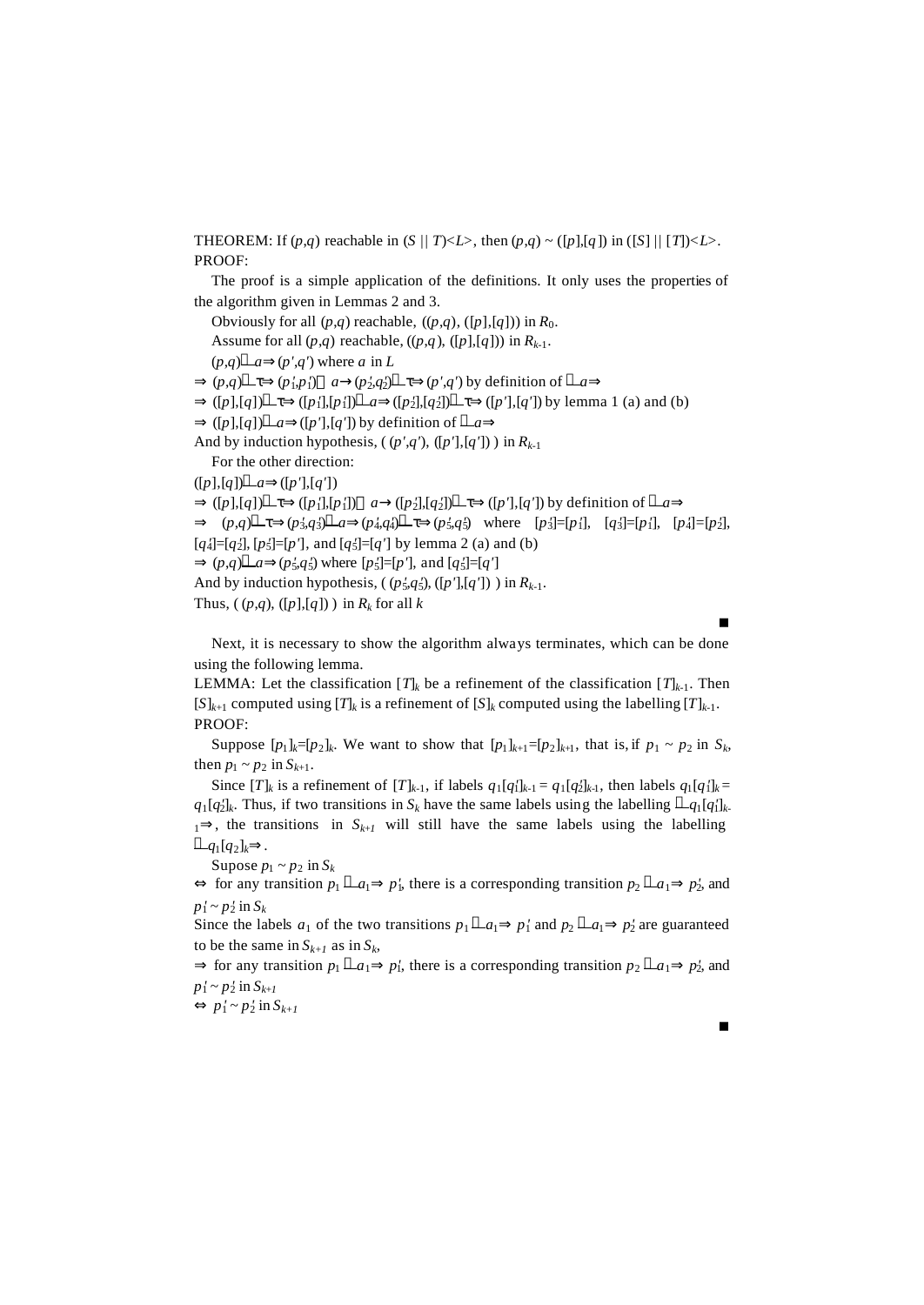The lemma shows that the algorithm is monotonic, that is, each iteration computes a refinement of the classification of the previous iteration. Since the number of refinements is finite, the number of iterations is finite and the algorithm must terminate.

#### **2.5 Multiple components, and multi-way interactions**

It has been shown how to compute the reduction for two components. For multiple components with 2-way interactions, the interactions between each pair of comp onents are collected and labelled separately.

For Step 1, we can simply store  $S_iS_j$ : $(p_i, p_j, p'_i, p'_j)$  if there is a transition  $(p_i, p_j)$  $\equiv t \Rightarrow (p'_i, p'_j)$  in  $(S_i \mid S_j) \leq L$ . This satisfies the condition that  $S_i S_j: (p_i, p_j, p'_i, p'_j)$  is stored iff whenever the state  $(., p_i, ..., p_j, ...)$  is reachable, there is a transition  $(., p_i, ...,$  $p_j$ ....)  $\implies$  (… $p'_i$ ,…,  $p'_j$ ,…) in  $(S_1 \mid \mid ... \mid S_n) \le L$  (only the *i* and *j* components change). For Step 2, the labels are added as *pipj*[*p<sup>j</sup> '*]0→*p<sup>i</sup>* for all tuples *SiS<sup>j</sup>* :(*p<sup>i</sup>* , *p<sup>j</sup>* , *p<sup>i</sup> '*,  $p_j$ ). For the iteration Step 4, update all  $[S_i]_k$  if any  $[S_j]_{k-1}$  with which it interacts has changed. For Step 5, for all tuples  $S_i S_j$ : $(p_i, p_j, p'_i, p_j)$ , add transitions  $[p_i]$   $-S_iS_j$ : $[p_i][p_j][p_i][p_j]$   $\rightarrow$   $[p_i]$  in  $[S_i]$  and  $[p_i]$   $-S_iS_j$ : $[p_i][p_j][p_i][p_j]$   $\rightarrow$   $[p_i]$  in  $[S_j]$ .

Lemma 1 is changed to

- a) for all tuples  $(p_{i1}, p_j, p_{i1}, p_j)$ , there exists a tuple  $(p_{i2}, p_j, p_{i2}, p_{j2})$  where  $[p_{i2}]_k = [p_{i1}]_k$ and  $[p_j]_k = [p_j]_k$
- b) for all tuples  $(p_{i2}, p_j, p_{i2}, p_j)$ , there exists a tuple  $(p_{i1}, p_j, p_{i1}, p_{j1})$  where  $[p_{i1}]_{k}=[p_{i2}]_{k}$ and  $[p_j]_k = [p_j]_k$

Lemma 2 is changed to

- a) If there exists a transition  $(..p_i,...,p_j,...) \implies (..p'_i,...,p'_j,...)$  in  $(S_1 \mid \ldots \mid S_n) \leq L$  then there exists a transition  $(\ldots [p_i], \ldots, [p_i], \ldots) = t \Rightarrow$  $(...[p_i'],..., [p_j'],...)$  in  $([S_1]/ \ldots / [S_n]) \le L >$
- b) If there exists a transition  $p \rightleftarrows a \Rightarrow p_i'$  in  $S_i$ , where  $a \notin L$ , then there exists a transition  $[p_i] \equiv a \Rightarrow [p_i']$  in  $[S_i]$

Similarly, change Lemma 3 and all the proofs. That is, *p*, *q* is replaced with  $\ldots p_i, \ldots, p_j, \ldots$  and *S* || *T* is replaced with *S*<sub>1</sub> || ... || *S*<sub>*n*</sub>. The proof of the theorem is changed so that a *t*-transition  $(p_1, \ldots, p_n) = t \Rightarrow (p'_1, \ldots, p'_n)$  in  $(S_1 \mid \ldots \mid S_n) \le L$  must be broken down into a sequence of constituent *t*-transitions with pair-wise interactions, such as  $(., p_i, ..., p_j, ...)$   $\equiv t \Rightarrow (., p'_i, ..., p'_j, ...)$ . Then, the lemmas are applied to each constituent *t*-transition.

For multi-way interactions, interactions for each subset of interacting components is collected and labelled separately. For example, for a 3-way interaction, the stored vectors are  $S_1S_2S_3(p_1, p_2, p_3, p'_1, p'_2, p'_3)$  if there is a transition  $(p_1, p_2, p_3) = t \Rightarrow (p'_1, p'_2, p'_3)$  $p_3$ ) in  $(S_1 \mid |S_2| \mid S_3 \mid |...| \mid S_n) \le L$ . The conditions, the other steps, and the proof proceed similarly.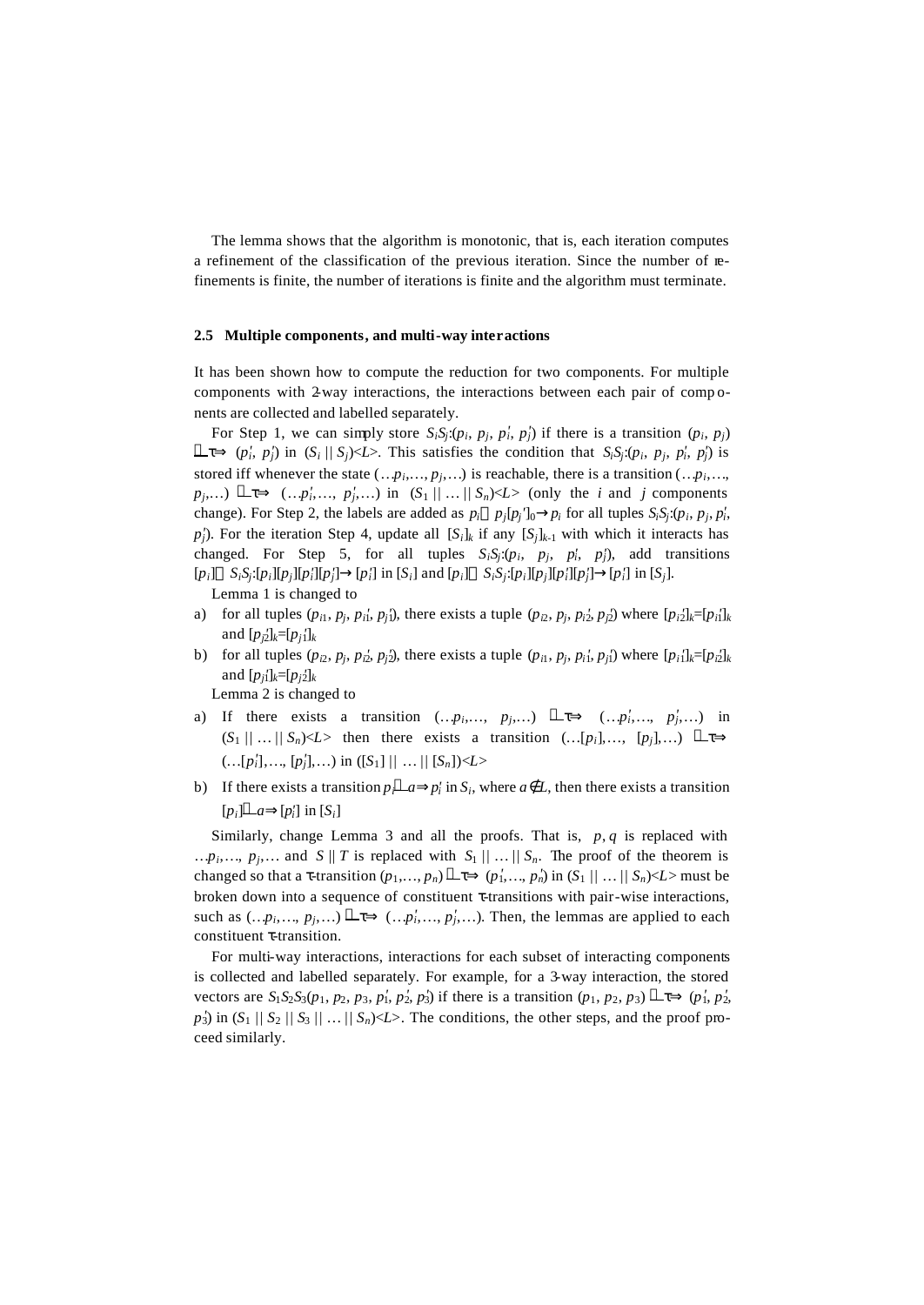#### **2.6 Algorithm complexity**

A bound for the algorithm complexity can be obtained by adding up the cost of basic operations.

Since interactions with each pair of components are collected separately, the stored interactions (for 2-way interactions) is  $S_iS_j(p_i, p_j, p'_i, p'_j)$ . Thus, the maximum number of interactions of  $S_i$  is at worst  $nm^4$  for a system of *n* components, all with *m* states. For multi-way interactions, the number of interactions is at worst  $nm^{2k}$  if there are at most *k*-way interactions.

Minimization of each component by observational equivalence can be performed in  $O(ne)$  time, where *e* is the number of transitions of the relabelled components. The number of transitions is the number of interactions plus the number of visible transitions. At worst, this is  $lm^2 + nm^4$ , where *l* is the number of externally visible labels. Assuming *l* is unrelated to *m* and *n*, then the number of transitions is  $O(nm^4)$ . (Typically, *l* should be small.) Thus, the minimization has complexity  $O(n^2m^4)$ . (For *k*-way interactions, the minimization has complexity  $O(n^2m^{2k})$ ).

During one iteration, at most *n* minimizations is required. The number of iterations is at most the sum of the states of the components, *nm*, since the size of one reduced component must increase or else the algorithm terminates. Thus, the number of minimizations is at most  $O(n^2m)$ , and the overall complexity is  $O(n^4m^5)$ . (For *k*-way interactions, complexity is  $O(n^4m^{2k+1})$ ).

#### **2.7 Algorithm notes**

Collecting interactions with each pair of components separately means reductions can be computed without composing the rest of the system. However, the disadvantage is that interactions with different components are being distinguished from each other, thus lessening the amount of reduction possible. For example, interactions of  $S_i$  with two different components would still be distinguished even if the interactions do not change the states of either of the other components. In particular, a system with all labels hidden would not reduce to a set of 1-state abstractions!

An optimization can be made in the number of edges added to components. In many cases, the same edges in *S* (labelled  $p_1[p_2]$ ) may cause many different edges in *T* (labelled  $q_1[q_2]$ ). But, for the purpose of reducing the components, many of the labels  $q_1[q_2]$  are redundant. Two labels  $q_1[q_2]$  are redundant if they always appear together in all transitions labelled  $p_1[p_2]$ , since they can never be used to distinguish any states in *S*.

Formally, it is safe to merge the labels *a* and *b* if, whenever there is a transition labelled with  $p_1 \equiv a \Rightarrow p_2$ , then there is also a transition labelled with  $p_1 \equiv b \Rightarrow p_2$ , and vice versa. Experiments show this optimization greatly reduces the number of transitions, and significantly speeds up the minimization of components.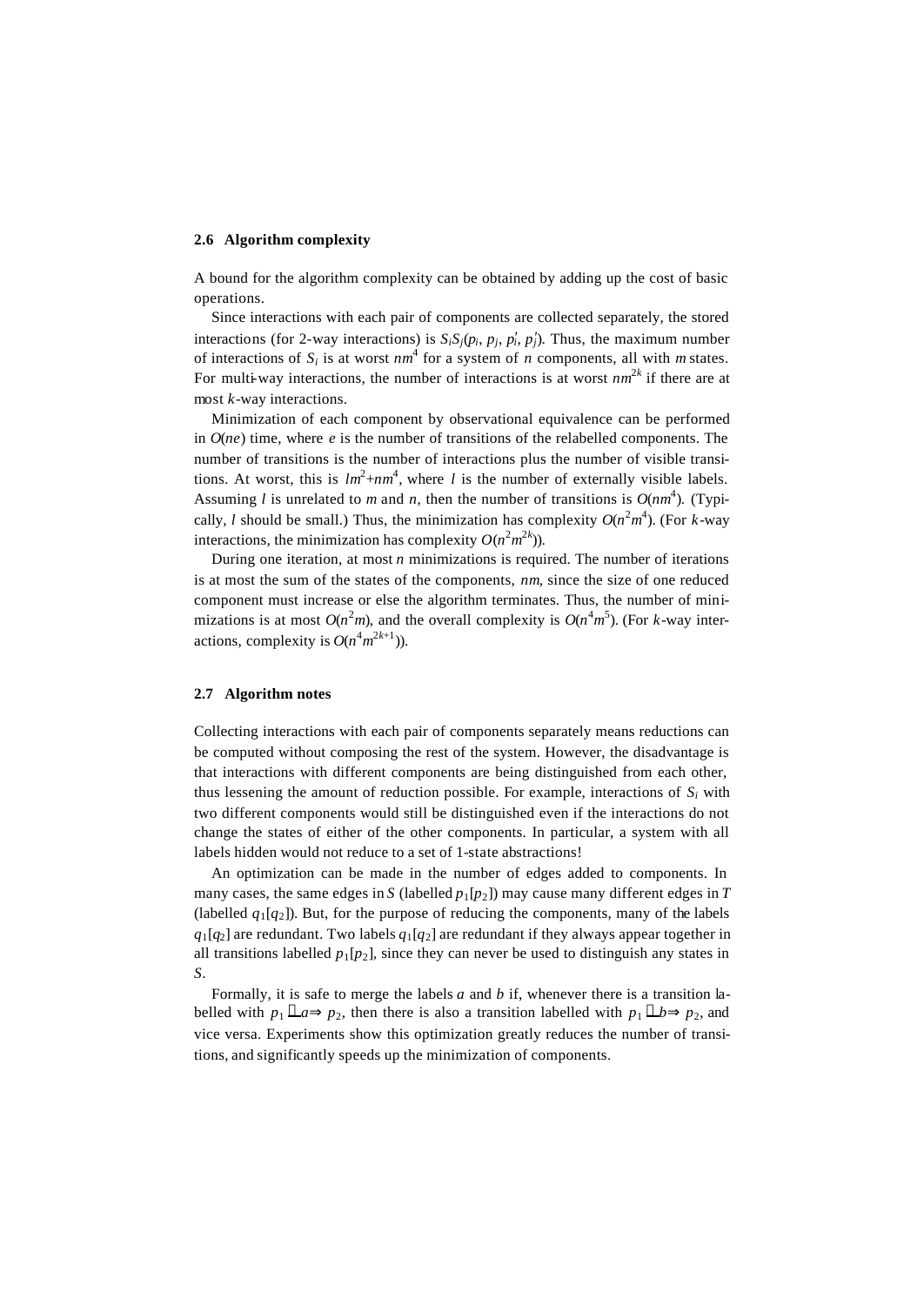#### **2.8 Scalability of algorithm**

In theory, the abstraction algorithm avoids state explosion by avoiding composition of components and abstracting each component individually. Nevertheless, the theoretical complexity of  $O(n^4m^5)$  looks quite daunting for practical use. However, the actual situation is much better in experiments.

The major factor in the cost is the set of interactions between two components. This set has a theoretical size complexity of  $O(m^4)$ . This level of complexity can occur in practice with components that are basically data structures. It is important to realize, however, that this complexity simply results from interactions between two components. Any type of model-checking that takes into account interactions between components must face at least this level of complexity.

Let us assume that individual components are small, so that the tools built are able to handle compositions of two components in a reasonable (i.e. constant) time. This assumption eliminates the powers of *m*. Also at the mo st four iterations of reductions were required for each component in experiments. That is much better than the worst case of  $O(n^2)$  minimizations of each component. Further, assume that components only interact with a limited (i.e. bounded) number of other components. This eliminates one power of *n*.

Thus, the actual observed complexity under these assumptions is proportional to  $O(n)$  and the effort depends linearly on the number of components.

## **3 Implementation and results**

The algorithm has been implemented in a prototype tool as part of the Component Interaction Testing project. One of the goals of the project is to generate test cases from formal design models of software. The other parts of the project include

- the ObjectState formal object-oriented modelling language with features similar to UML for Real-Time[15]
- formal interaction coverage criteria for generating test requirements from models of component (Event-flow[14])
- tools to translate design models and test requirements to the LTS formalism (or Promela<sup>[10]</sup>), and generate test cases, exploiting the abstraction algorithm.

The tool uses the Caesar-Aldebaran Development Package (CADP)[6]. The CADP toolbox provides facilities to generate LTS files, compute compositions and minimizations. It does not have facilities to compute hook compositions.

The performance of the algorithm was tested using a model of a private branch exchange (PBX) software. The design model is 1000 lines of ObjectState code, while the implementation of the PBX is 16 000 lines of C code.

The following model-checking tools and algorithms were compared: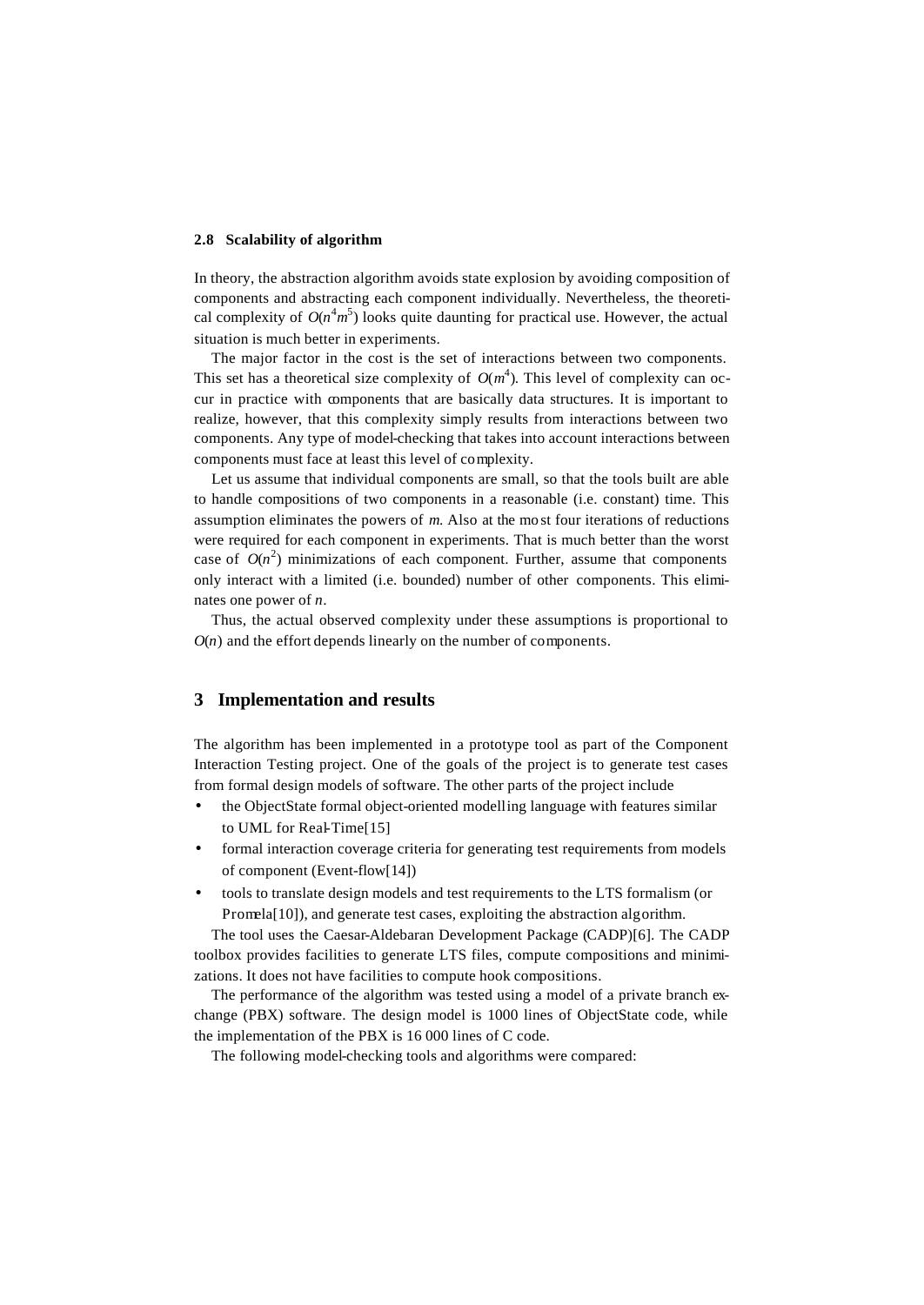| Component subset          | <b>PROD</b> | Alde-<br>baran | <b>SPIN</b>              | Exhib <sub>i</sub> -<br>tor | Increment<br>test gen | Interact<br>abstract |
|---------------------------|-------------|----------------|--------------------------|-----------------------------|-----------------------|----------------------|
| REQ +CH                   | Memory      | Time           | 554                      | 790                         | 365                   | 4113                 |
|                           | out         | out            |                          |                             |                       |                      |
| $REQ + CH + DB$           |             |                | <b>Not</b>               | 7644                        | 534                   | 6158                 |
|                           |             |                | found                    |                             |                       |                      |
| $+CH$ $+DB$<br><b>REO</b> |             |                | $\overline{\phantom{a}}$ | Memory                      | 677                   | 6311                 |
| $+CM$                     |             |                |                          | out                         |                       |                      |
| $REQ + 2 \times CH + DB$  |             |                |                          | ۰                           | Time out              | 8436                 |
| $+CM$                     |             |                |                          |                             |                       |                      |
| $REQ + 3 \times CH + DB$  |             |                |                          |                             |                       | 10431                |
| $+CM$                     |             |                |                          |                             |                       |                      |
| $REQ +2 \times CH + DB$   |             |                |                          |                             |                       | Memory               |
| $+CM + LS$                |             |                |                          |                             |                       | out                  |

Table 1 Times (seconds) for generating paths by each tool

- SPIN[10], using depth-first, partial-order reduction, supertrace
- Exhibitor, part of CADP, using simple on-the-fly breadth-first search
- Araprod[19] using on-the-fly breadth-first search with partial-order reduction
- Aldebaran, part of CADP, using minimal model generation[3], BDDs
- new analyzer using incremental test generation (observational minimization)
- new analyzer with incremental test generation, and interaction abstraction.

The tools were chosen because they implement advanced and successful modelchecking algorithms. All the tools are freely obtainable for research purposes.

## **3.1 Test results**

Beginning with only one component and the test requirement, the tools were given more components to analyze until they exceeded available memory or failed to give an answer in a reasonable amount of time (i.e. 24 hours).

The test results are shown in Table 1. The components of the PBX model as listed as CH (call handler), DB (database), CM (call manager), LS (line scan), and REQ (the test requirement).

The interaction abstraction algorithm allows much larger models to be analyzed than possible with the other tools. Even for the simplest case of finding a path for a single component, the Aldebaran and Araprod tools failed. SPIN failed for the interaction of two components. The simple breadth-first search in Exhibitor performed better than the more complex algorithms, but it eventually failed to compute a path for three components. With incremental test generation (observational minimization), an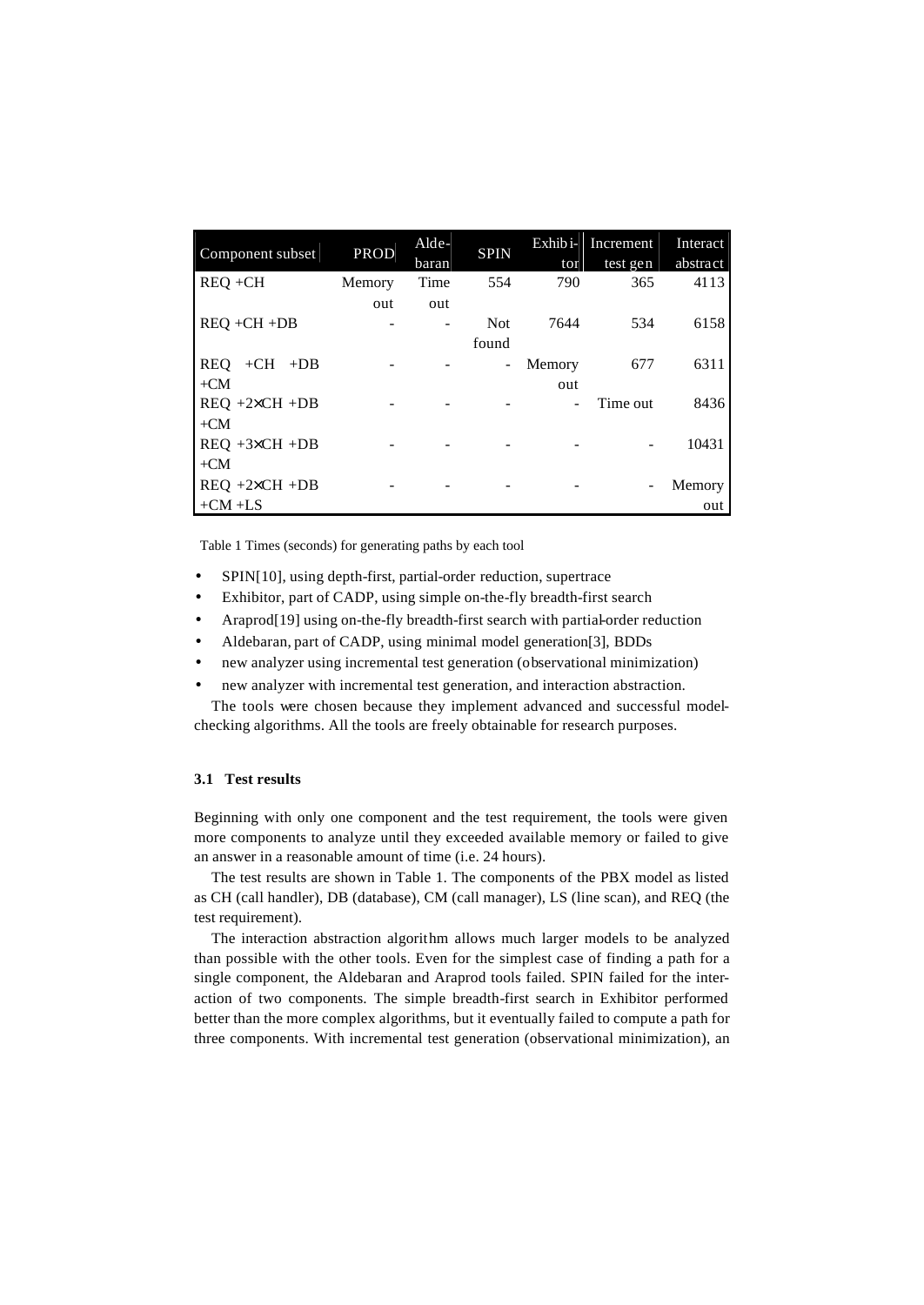additional component can be analyzed. Adding interaction abstraction, five comp onents can be analyzed. However, it also fails when the sixth component was included.

The reason the interaction abstraction failed was the large number of interactions with the sixth component (LS). Recall that there are worst  $O(m^4)$  interactions, and this seems to occur in this case. This number of interactions overwhelms the available memory.

The sizes of the models and the impressive reductions achieved by interaction abstraction are shown in Table 2. Each table shows a subset of components that was analyzed. Note that the number of states of a component can be different in different subsets because the component may have to interact with different numbers of other components, and hence require more states. Also the test generation procedure is incremental, and makes several passes. Thus, the actual number of states for each pass is usually much smaller than the maximum shown.

Note that the implementation currently has an error in it that causes it to over-

|            |            |            |                                              | <b>REQ</b>               |                        | <b>CH1</b>      |                 |     |                 |    |
|------------|------------|------------|----------------------------------------------|--------------------------|------------------------|-----------------|-----------------|-----|-----------------|----|
|            |            |            | <b>RAW</b>                                   |                          | 7                      | 85956           |                 |     |                 |    |
|            |            |            | <b>MIN</b>                                   |                          | 5                      | 12790           |                 |     |                 |    |
|            |            |            | <b>ABS</b>                                   |                          | 5                      |                 | 315             |     |                 |    |
|            |            |            |                                              | <b>REQ</b>               | DB                     |                 | CH <sub>1</sub> |     |                 |    |
|            |            | <b>RAW</b> |                                              | 7                        | 291                    |                 | 85956           |     |                 |    |
|            |            |            | <b>MIN</b>                                   | 5                        |                        | 4               | 12390           |     |                 |    |
|            |            |            | <b>ABS</b>                                   | 5                        |                        | 2               | 383             |     |                 |    |
|            |            |            | <b>REQ</b>                                   | $\overline{\mathbf{DB}}$ |                        | CM              | CH <sub>1</sub> |     |                 |    |
|            |            | <b>RAW</b> |                                              | 291<br>7                 |                        | 146             | 85956           |     |                 |    |
|            |            | <b>MIN</b> |                                              | 5                        | $\overline{4}$         | 125             | 12790           |     |                 |    |
|            |            | <b>ABS</b> |                                              | 5                        | $\overline{c}$         | 37              |                 | 392 |                 |    |
|            |            | <b>REQ</b> |                                              | $\overline{\mathbf{DB}}$ | $\overline{\text{CM}}$ | CH <sub>1</sub> |                 | CH2 |                 |    |
| <b>RAW</b> |            |            | 7                                            | 579                      | 390                    |                 | 85956           |     | 85956           |    |
|            | <b>MIN</b> |            | 5                                            | 7                        | 223                    |                 | 12790           |     | 12790           |    |
|            | <b>ABS</b> |            | 5                                            | $\overline{2}$           | 18                     |                 | 63              |     | 156             |    |
|            |            | <b>REQ</b> | $\overline{\mathbf{DB}}$                     | CM                       |                        | CH <sub>1</sub> | CH2             |     | CH <sub>3</sub> |    |
| <b>RAW</b> |            | 7          | 579                                          | 390                      |                        | 85956           | 85956           |     | 85956           |    |
| <b>MIN</b> |            | 5          | 7                                            | 223                      |                        | 12790           | 12790           |     | 12790           |    |
| <b>ABS</b> |            | 5          | $\overline{2}$                               | 172                      |                        | 102             | 174             |     |                 | 81 |
|            |            | <b>REQ</b> | $\overline{\mathbf{D}}\overline{\mathbf{B}}$ | CM                       | LS                     |                 | CH <sub>1</sub> |     | CH2             |    |
| <b>RAW</b> |            | 7          | 579                                          | 390                      |                        | 41371           | 85956           |     | 85956           |    |
| <b>MIN</b> |            | 5          | 7                                            | 223                      |                        | 1665            | 12790           |     | 12790           |    |
| <b>ABS</b> |            | 5          | 2                                            | 166                      |                        | 861             | 326             |     | 408             |    |

Table 2: number of states of components, after observation minimization. after interaction abstraction (maximum over all test generation passes)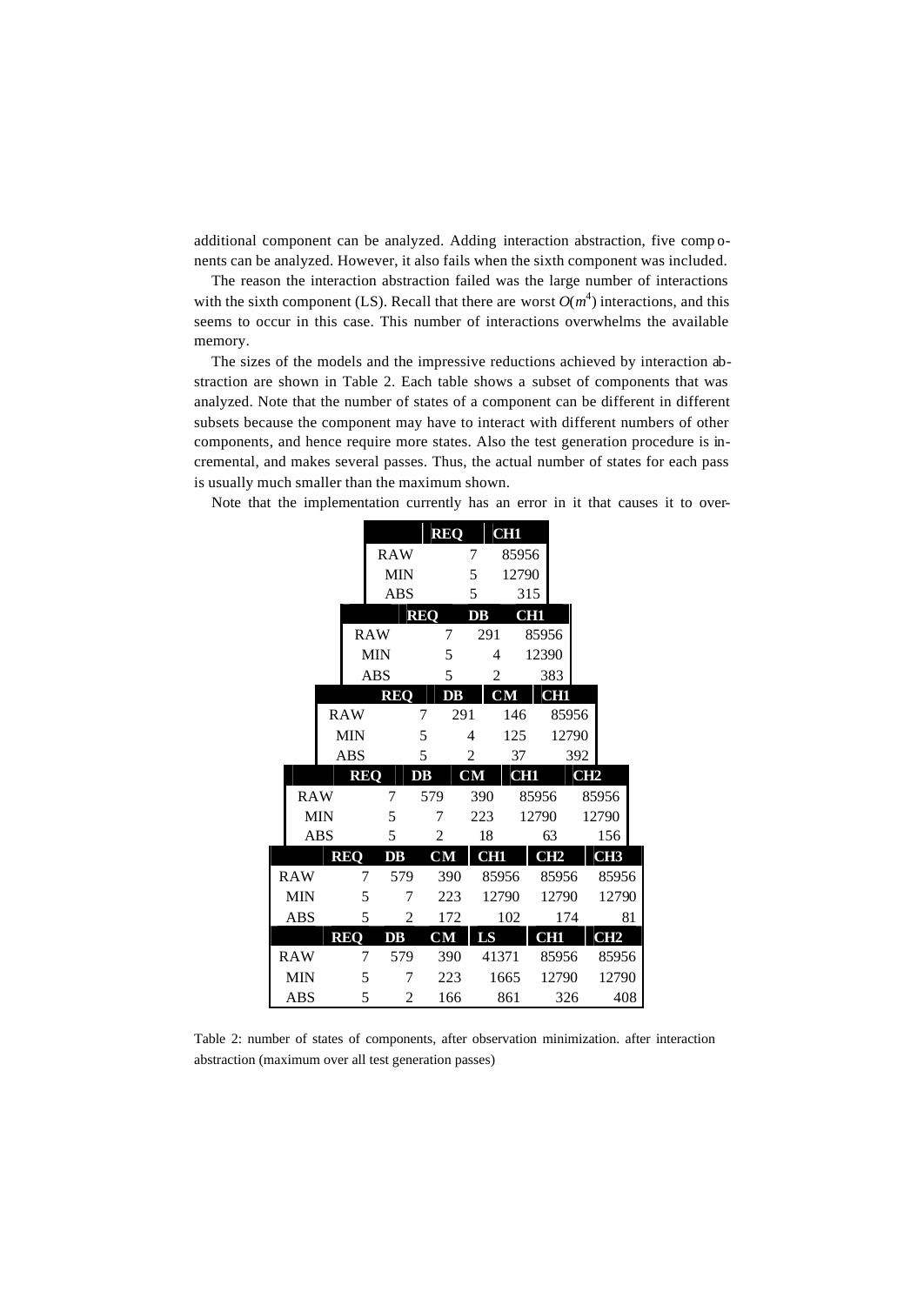reduce components in some cases, and hence generate incorrect test cases. However, all the test cases generated in the examp les shown are correct. Thus, it is likely that the reductions are correct for these examples.

## **4 Related work**

There are many state space reduction algorithms, and they target different kinds of redundancy in the state space representation. Many redundancies exist as some type of shared state space structure, such as symmetry[13], partial-order equivalence[9], hierarchical state machines[1], shared state representation (using BDDs[4], state compression[8]), and so on. Interaction abstraction, on the other hand, exploits redundancy in model interactions that do not lead to different relevant behaviour. For example, models of systems may deal with many aspects, but only one aspect is of interest at a time.

Interaction abstraction can be used as a preprocessing step for other reduction techniques. After abstraction, other techniques can be applied, including compositional minimization, on-the-fly search, or partial-order reduction. This approach exploits the greatest amount of redundancy in models.

The most closely related algorithms are compositional minimization algorithms. Interaction abstraction differs compositional minimization in that it does not need to compose components of a subsystem, but reduces each component by itself using information about interactions with other components. Thus it avoids the stateexplosion problem. Also, it takes into account context of components (its interactions with the rest of the system). Unlike methods using interface processes[5][17], it is completely automatic, and multiple contexts are taken into account without needing to compose the contexts. In addition, interaction abstraction merges redundant interactions, and only preserves behaviour that is relevant to the property being checked, allowing for greater reduction.

While compositional minimization typically tries to construct a single minimal global model on which many different properties can be evaluated, interaction abstraction is much more effective when few behaviours are observable. Therefore, it is more effective to create a specific abstraction for each property to be checked.

## **5 Conclusions**

A new algorithm has been presented to reduce the state space of a model for model checking by abstracting component interactions that are not relevant to the property being checked. It is proved that the algorithm preserves behaviour of interest. Ab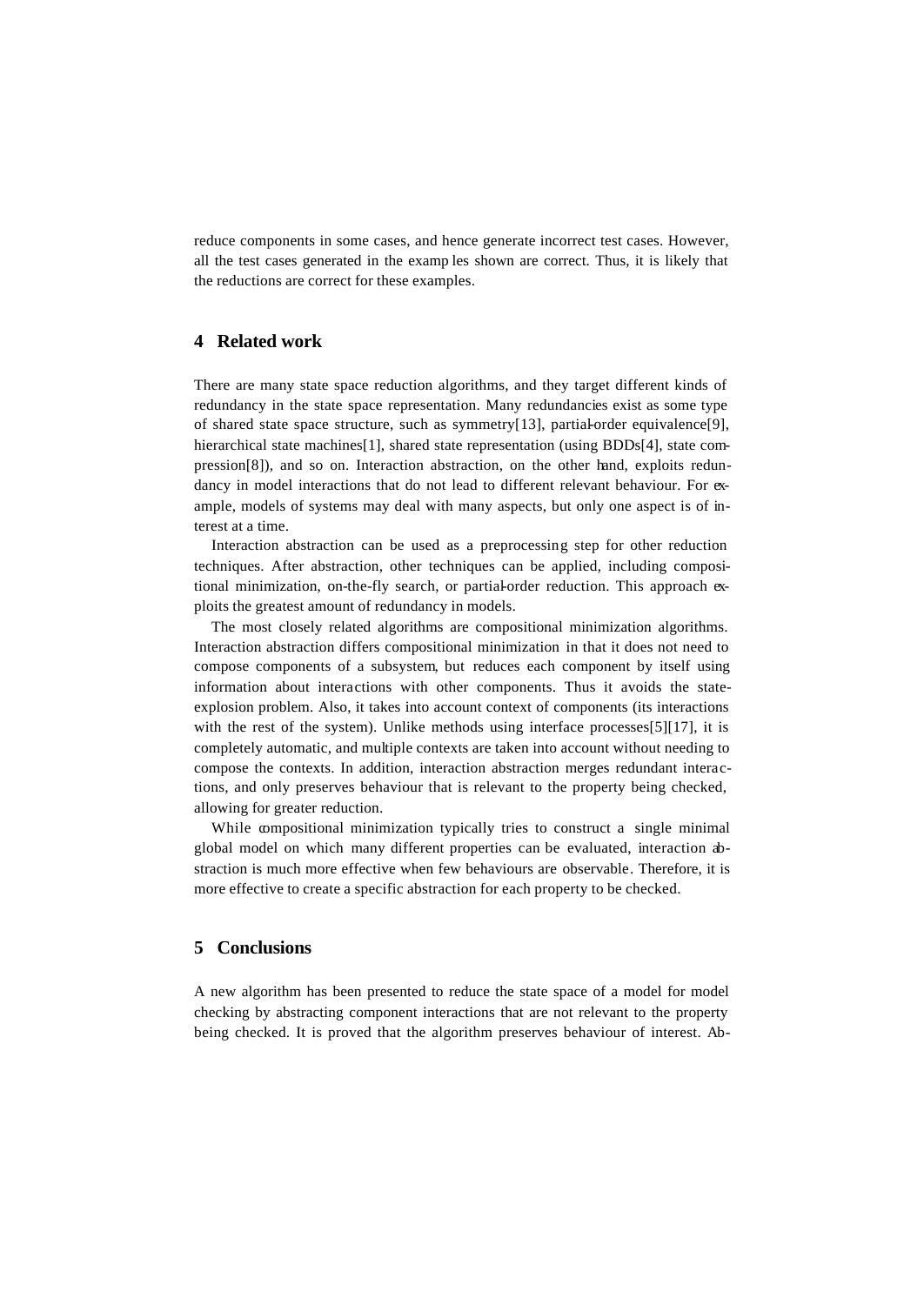straction is performed without composing components, thus avoiding the state space explosion problem.

The algorithm is most useful when models of systems may deal with many aspects, but only one aspect is of interest at a time. It is not useful for properties that depend on all behaviours of a system, such as absence of deadlock.

The complexity of the algorithm is  $O(n^4m^5)$  for a system with *n* components that have *m* states maximum. (For systems where *k* components interact simultaenously, complexity is  $O(n^4m^{2k+1})$ ). However, for systems that are made up of many small, loosely-coupled components, and each component communicates with a limited number of other components, the algorithm performs well.

Interaction abstraction can be used in conjunction with other reduction techniques, such as compositional minimization, on-the-fly search, or partial-order reduction. By combining different methods, the greatest amount of redundancy in models is exploited.

Experiments show the algorithm is very effective in reducing state spaces, and allowing much larger models to be analyzed than previously possible.

Research is needed to achieve greater reduction. Especially, the algorithm should handle multiple components better. Rather than distinguishing interactions with different components, it is desirable to only consider the final result of interactions with all other components. The problem is how to achieve this without an explosion in the number of interactions that must be stored. In addition, the algorithm should be extended to preserve coarser equivalence relations, such as safety equivalence[2] or trace equivalence. Finally, the algorithm should be incorporated into industrialstrength tools in order to be used for practical applications.

### **References**

- 1. R. Alur and M. Yannakakis. "Model checking of hierarchical state machines". Sixth ACM Symposium on the Foundations of Software Engineering, pp. 175-188, 1998
- 2. A. Bouajjani, J.-C. Fernandez, S. Graf, C. Rodriguez and J. Sifakis. Safety for Branching Time Semantics. 18<sup>th</sup> ICALP, Springer-Verlag, July 1991.
- 3 A. Bouajjani, J.C. Fernandez, N. Halbwachs, C. Ratel, and P. Raymond. "Minimal state graph generation". Science of Computer Programming, 18(3), June 1992.
- 4. J.R. Burch, E.M. Clarke, K.L. McMillan, D.L. Dill, and J. Hwang. "Symbolic Model Checking:  $10^{20}$  states and beyond". Technical Report, Carnegie Mellon University, 1989.
- 5. S. C. Cheung and J. Kramer. Context Constraints for Compositional Reachability Analysis. ACM Transactions on Software Engineering and Methodology. October 1996.
- 6. Jean-Claude Fernandez, Hubert Garavel, Alain Kerbrat, Radu Mateescu, Laurent Mounier, and Mihaela Sighireanu. CADP: A Protocol Validation and Verification Toolbox. Proceed-